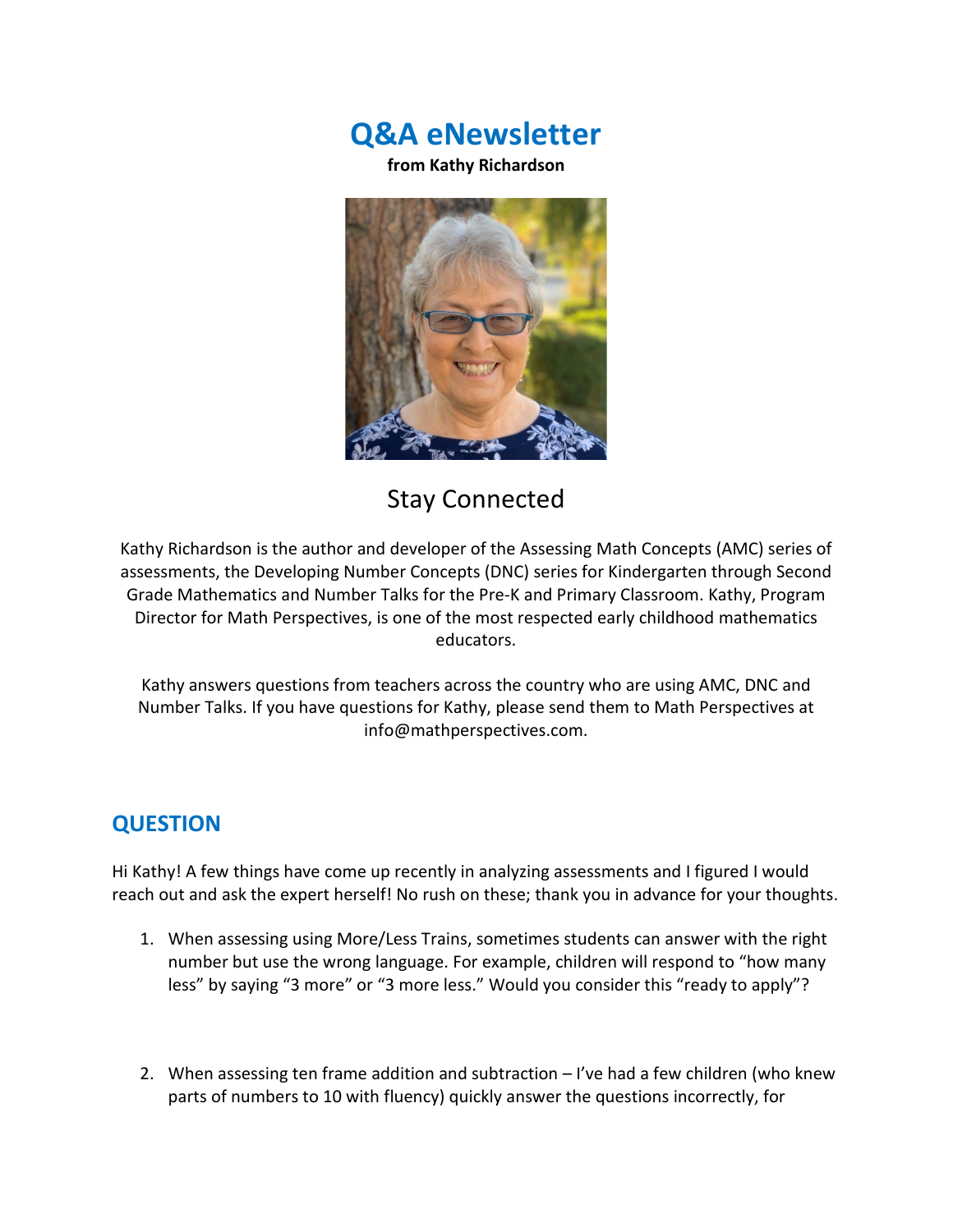example 8 + 6 they would say 2 to make a ten and 3 leftovers, 13. When it's this quick and confident I've asked the child what number they think I added and in this example the child said 5. When I corrected them and told them I wanted them to add 6, they were able to immediately correct their answer to 4 leftovers, 14. Does this still count as "ready to apply", or would you think that a child needs to be able to retain the number added or realize on their own they don't know it and ask again? Math Tutor, NC

#### **ANSWER**

I love hearing from you. I hope you will continue to ask questions or share stories about the kids.

Q. 1: The More/Less Trains assessment is intended to find out if the children can see the differences between quantities and figure out how many more or less. I accept imprecise language like there is "more less" because I am interested in finding out if they are able to notice the relationships at that level. When they can see and describe the differences, I know they can benefit from working with comparing numbers, with the end goal being knowing the differences between numbers without counting.

How children use the language is not part of the assessment but still important as they work to compare numbers. Keep modeling the correct language when opportunities arise. Make note of which children use imprecise language and check in to see if they begin to say "less" or "fewer". They need to learn the correct language before you can leave that concept totally behind.

Q. 2: About the ten frames. I am curious about the children you didn't describe who give fast answers that are wrong. There is an underlying concept that we need to be aware of. The key here (besides being able to break numbers apart) is whether or not they are thinking of ten as a unit. Some children will tell you how many to make a ten and how many left but think of the problem as  $8 + 2 + 3$ . If that is the case, they may be adding all 3 numbers or counting on from 8. When adding 3 numbers it is easy to make a mistake. If instead, they are thinking, "I made a ten." The 2 is now part of the ten and handled, so to speak. All they have to do is add on the 3. It becomes almost obvious at that point. That seems to be a different issue than forgetting the number they were asked to add. In the case of the child you described, it seems they did just forget the number. In that case, I would say it was correct.

### **QUESTION**

Good evening,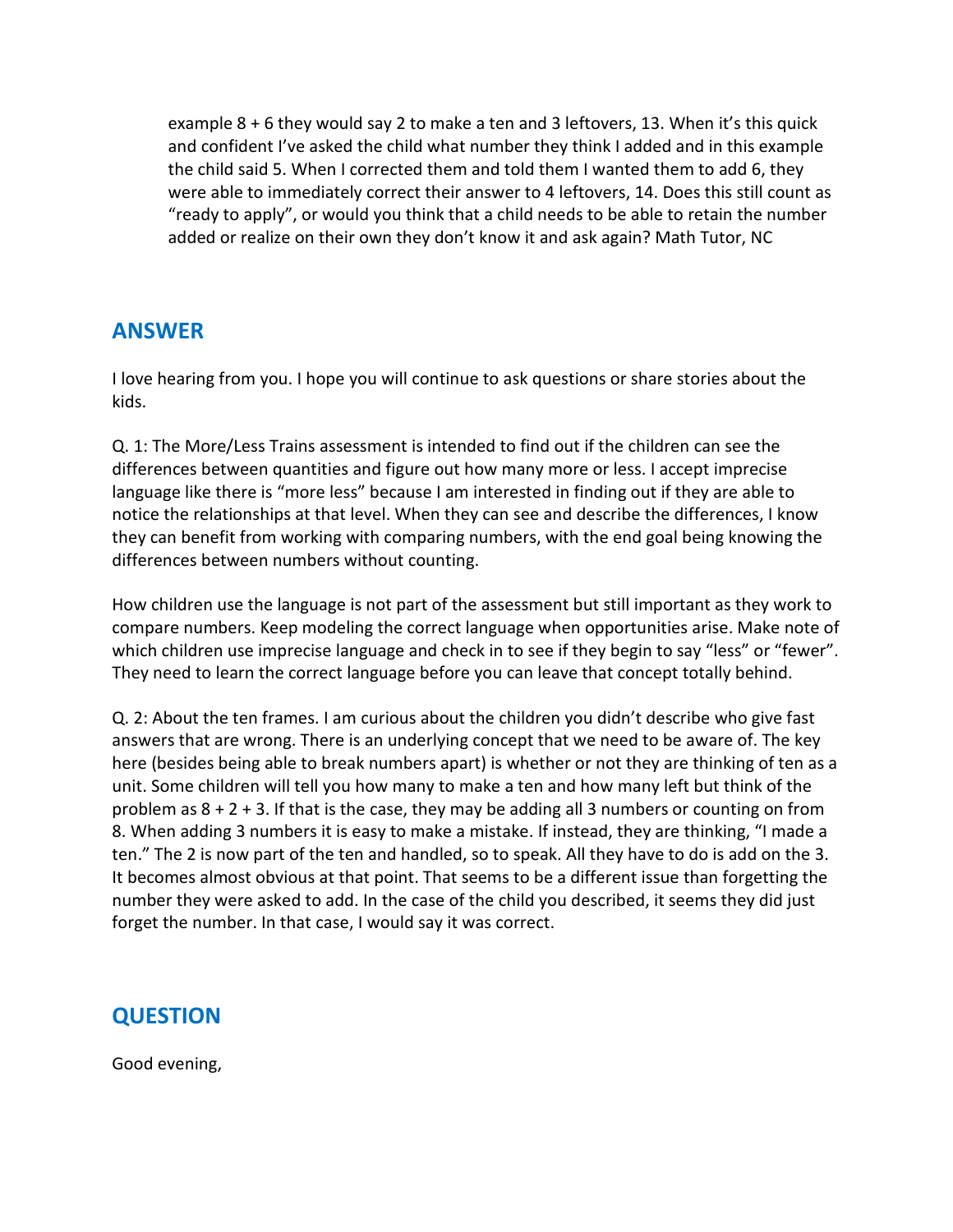My child goes to a school that uses Investigations Math and the Kathy Richardson Assessing Math Concepts. My child was a remote learner all year, so the assessment was done via iPad. It was over the course of two days and I could hear the assessment happening in the other room. I am also a teacher myself, certified in elementary grades 1-6 and mathematics grades 1-6.

I was pretty baffled that the first part of an end of year second grade assessment had them playing "what's hiding" for facts up to 10...as it is a first grade concept and standard in the state of MA. Actual direct/explicit instruction was very limited this year...my child had to figure out addition and subtraction on their own as they were never taught strategies to use to solve 2 digit math problems. My child actually started using an ineffective strategy I had to correct as it yielded incorrect answers every time, to which the school never corrected the ineffective strategy. Apparently they assume children learn all math concepts through osmosis...

My concern and need for clarification arises when during the second day of the assessment my child had a mini whiteboard and marker out to keep their thoughts organized...my child by no means uses the standard algorithm to solve anything but likes to write down their thinking as they are a tactile/kinesthetic learner...solving methods for solving are like the examples below: 26+25 --> 26 + 20 = 46, 46+ 5 = 51 and for subtraction 87- 29 --> 87-20=67, 67-9=58.

The problems presented to my child were two 2-digit numbers that included regrouping and no regrouping for both addition and subtraction problems. My child was told they were not allowed to write anything down but had to do all their thinking mentally in their head by the math coach/specialist teacher. Is this what was supposed to happen? All year they have been requiring students to show their thinking by writing it down and explaining how they got their answers (it is good math practice as it is something I do in my own classroom) but during a major assessment they are no longer allowed to write down their ideas to keep their thinking straight? How is that valid?

Of the assessment results I was informed with the following (and not what it actually means thus my reaching out to you and having to do my own research)... "...and 'P-Needs Practice' with solving problems without a model and solving symbolic problems." What does this mean? Does this mean the ability of solving addition/subtraction problems in your head? Or struggles to solve uses methods like what my child does (see examples above)? My child does not struggle to solve addition/subtraction problems (with and without regrouping) when they are allowed to write down their thinking as shown above, unfortunately my child was not allowed to do that during the assessment, as I have mentioned.

Would you be able to clarify all of this for me, please? I would greatly appreciate it.

Thank you.

Parent of Second Grade Student, MA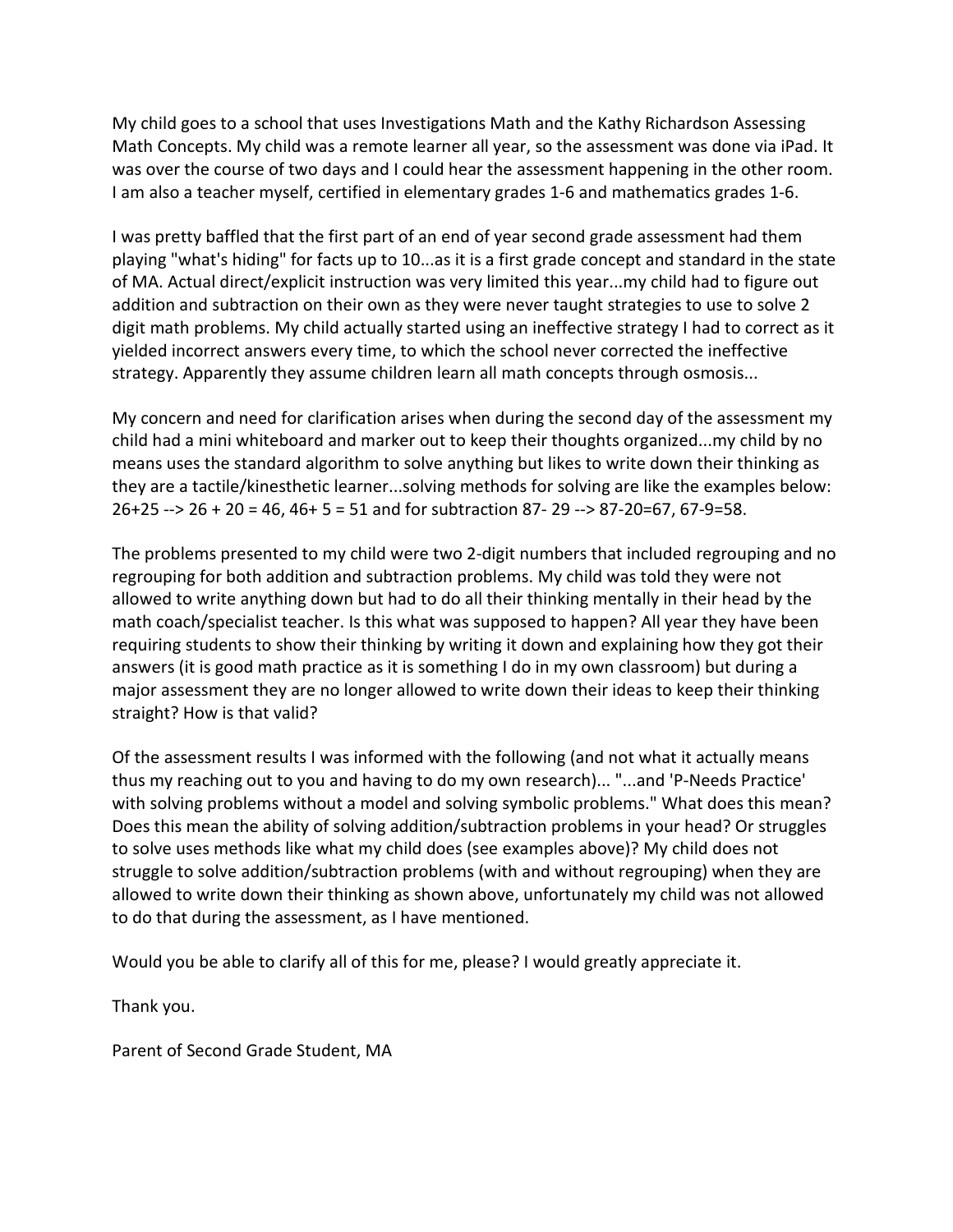## **ANSWER**

Hello,

Thank you for your interest in learning more about the assessments and seeking to understand what teachers were trying to find out when using them as they did.

I will do my best to describe the essence of these assessments and explain why certain decisions were made in determining how the assessments should be presented to children. I have written longer explanations in the assessment books and in my book about How Children Learn Number Concepts, a Guide to the Critical Learning Phases. But I think I can share enough of my thinking for you to get some understanding of what the assessments do. And of course, if you are interested, I am happy to answer any questions that come up for you after reading what I have to say.

There are foundational understandings about numbers and how they work that children need to know in order to build on these concepts as they move on in school. Children develop an understanding of number concepts over time, going through certain levels of thinking as they go. For example, at one stage of thinking, young children see each number as separate from other numbers and can't see the smaller numbers within the larger numbers. At another time, children will not be able to see that organizing quantities into tens and leftover ones tells you how many without needing to count them. The level of thinking a child has reached influences what they are able to learn at a particular time. I call these levels of thinking or insights Critical Learning Phases.

Most assessments are directed at finding out whether children know how to "do the math" and get right answers. The problem is that children's ability to get answers often hides the level of understanding they have reached and leads to the eternal problem of too many children not understanding math when they get to middle or high school.

The Assessing Math Concepts assessments are focused on (1) the thinking behind the answers and (2) the level of proficiency they have reached. Instead of grading the assessment in a traditional way, we determine the instructional level.

#### N Needs Prerequisite

The child does not understand the concept and needs some different experiences.

I Needs Instruction

The child has a very beginning sense of the concept. I think of it as "having an inkling."

P Needs Practice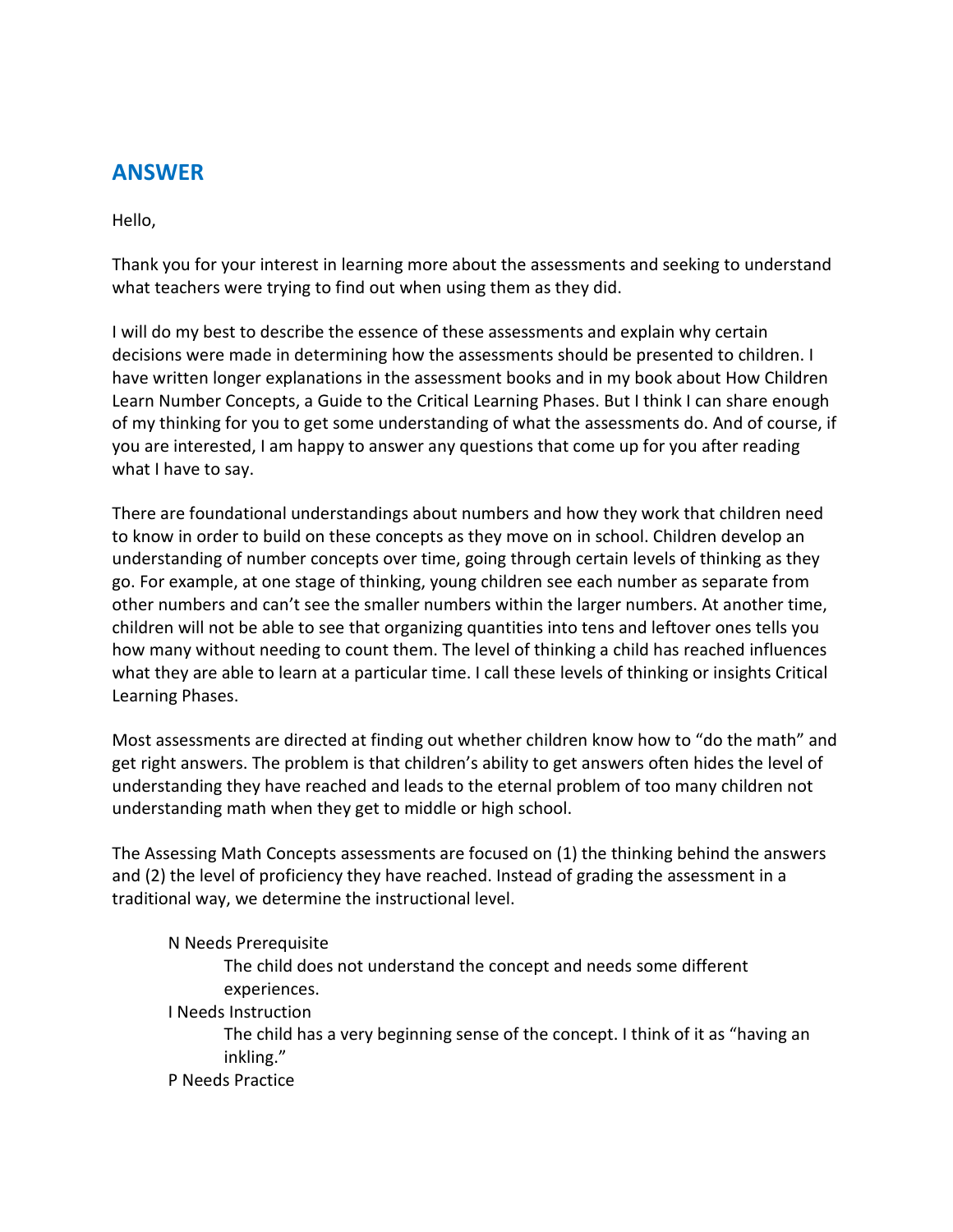The child understands what is going on but working with the math is not easy yet so he would benefit from more practice.

#### A Ready to Apply

The child understands what they are doing and the math is easy for him so he doesn't need to work on these types of problems anymore.

The Two-digit Addition and Subtraction assessment is intended to see if the student is able to use what they know about tens and ones to add and subtract. We want to find out how meaningful the numbers are to them, so the questions refer to the models rather than just the numbers. The first problem is 28 + 16. The child is shown 2 Unifix Trains of ten and 8 ones and tells how many he sees. The next question is "If you were to add 16 to the 28, how many tens and how many ones would there be?" The question is not "What is the answer?" but rather is focused on how the child determines the number of tens.

The child can look at the model of 28 but has to imagine the 16. Some typical responses would be: "I can add the 10 from the 16 and that would be 3 tens. Then I have to add 8 and 6. I can take 2 from the 6 and that makes another ten so now I have 4 tens and 4 left over." Another response might be: "I have 2 tens and 8 and I add another ten, so I have 3 tens and 8. I still need to add 6 more. I can take 2 from the 6 to make another ten and I have 4 left over. So, I have 4 tens and 4 ones."

Children who are thinking of the model and adding a 10 and a 6 do not typically need to write down the steps because they are "gathering tens" as they go. I can see that if your son was used to writing down the steps, he may have been taken aback when he was told he couldn't write and then had trouble focusing on what the question was. OR he could be used to combining symbols and isn't thinking in terms of groups of ten. One way to find out is to have him show you his steps by moving the model of the tens and ones to show what he is doing. That will give you some insight into the way he is thinking about the numbers once he understands the question he is being asked. If it seems like it would be helpful, you may have him use models for both numbers at first and then move to imagining the second number.

The assessment has 2 opportunities to work with a visible model. The third question still refers to the model but the child is asked to try to solve the problem without looking at the model. First, they are shown the model and tell how many and then it is covered. The same question is asked. There is a point when some children need to look at the model in order to do the problem so they can lift the paper if they need to.

The last problem is a written problem but the question is still asked in terms of what is represented by the numbers.

28 + 24 "If you add 24 cubes to the 28, how many tens and ones will there be".. How much is that altogether?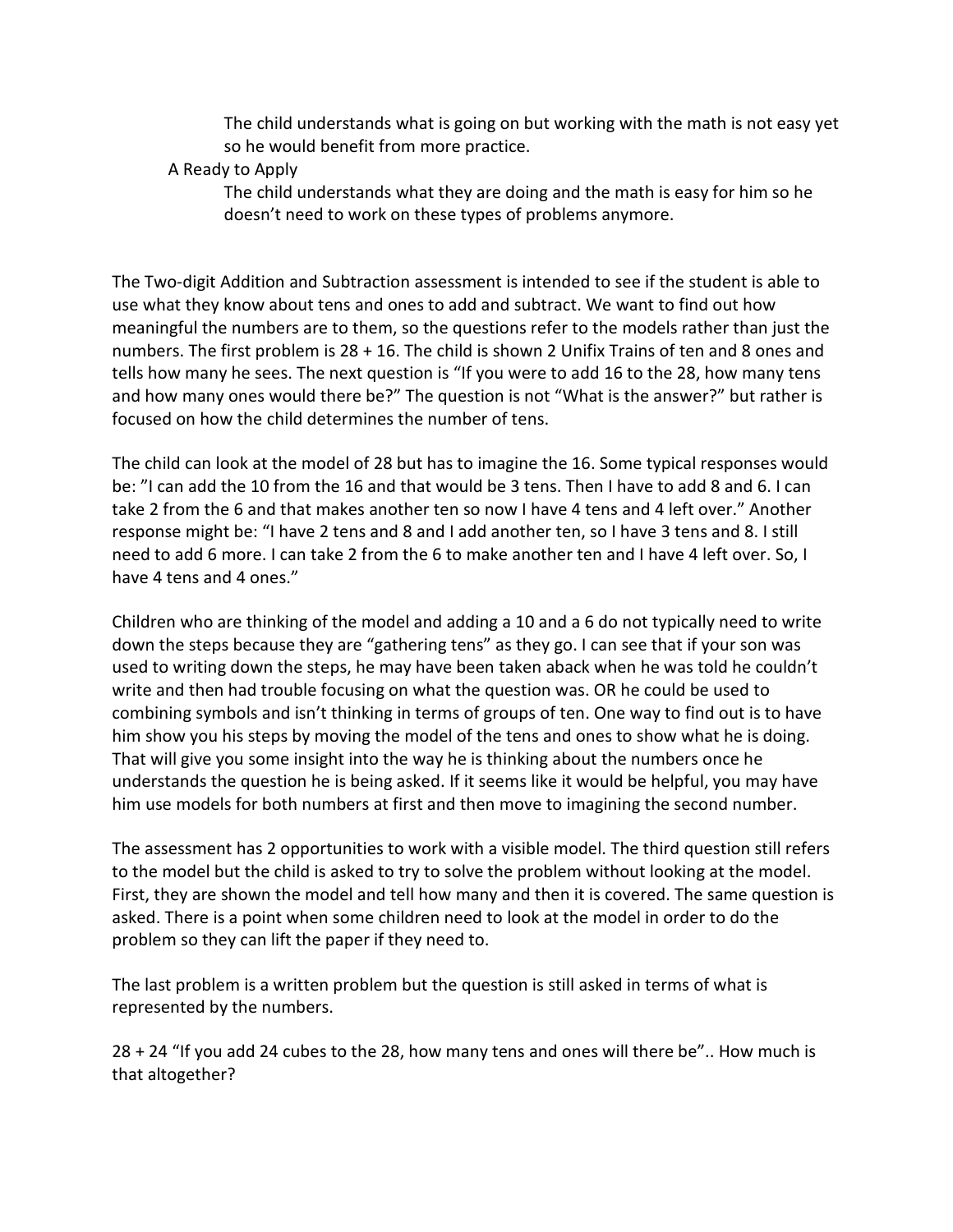There are 3 levels identified in the assessment

- 1. Solving problems with the model
- 2. Solving problems without the model
- 3. Solving symbolic problems.

When children learn to solve problems without thinking about the numbers and what they represent, we find they cannot build on what they know. They often have misconceptions about what is going on with the numbers. Some of them will build 28 using 2 cubes for the 2 tens and 8 cubes for the 8 ones. They will move 1 cube to carry the ten. Some will call it a one and some will call it a ten but still represent it with 1 cube.

Sometimes children think of paper and pencil procedures rather than thinking about the meaning. Recently a fourth grader added 10 to a number and explained it this way: "8 plus 0 is 8. And 2 + 1 is 3 so the answer is 38. Rather than thinking about adding 1 more ten, they had to add it like any other math problem they have solved before.

Children who have had lots of experiences and think of numbers as groups of tens and leftover ones, see the relationships and solve problems using those relationships. For example, I showed a 2nd grader 2 tens and 6 ones and asked him how many there would be if he added 7. He mentally took 4 from the 7 to complete the ten and knew he had 3 left so saw there were 33 very quickly. I then asked, "What would it be if you added 17". He instantly said "43". I asked him how he knew that so quickly He said, "Because you just add another ten." He is thinking of numbers as tens and ones so it was obvious to him that the answer had to be ten more.

Children know so much more than how to get answers when they understand the numbers and how they are structured. They can apply what they know to larger numbers rather than having to learn what to do to get the answer.

Knowing the parts of numbers and seeing how they are related to other parts will help children deal with larger and larger numbers with ease. We want more than memorizing the parts. We want them to use what they know to figure out what they don't know. For example, if a child not only knows 4 and 4 is 8 but also sees that moving 1 of the cubes to show 5 + 3 will also be 8 makes knowing parts so much more useful than if they just memorized them. They will be able to use this to see that 15 + 3 must be 18, that 1541 + 319 must be 1800 plus some more and so on.

We have found that most children are still working to learn the parts of numbers within 10 through 2nd grade. Most can easily figure out the answer, but it will serve them well to be so familiar with the parts that they can add and subtract multi- digit numbers without having to stop and figure anything out. It is not unusual for 2nd grade teachers to give the Hiding Assessment to any students who are still working to gain proficiency. I am glad to see these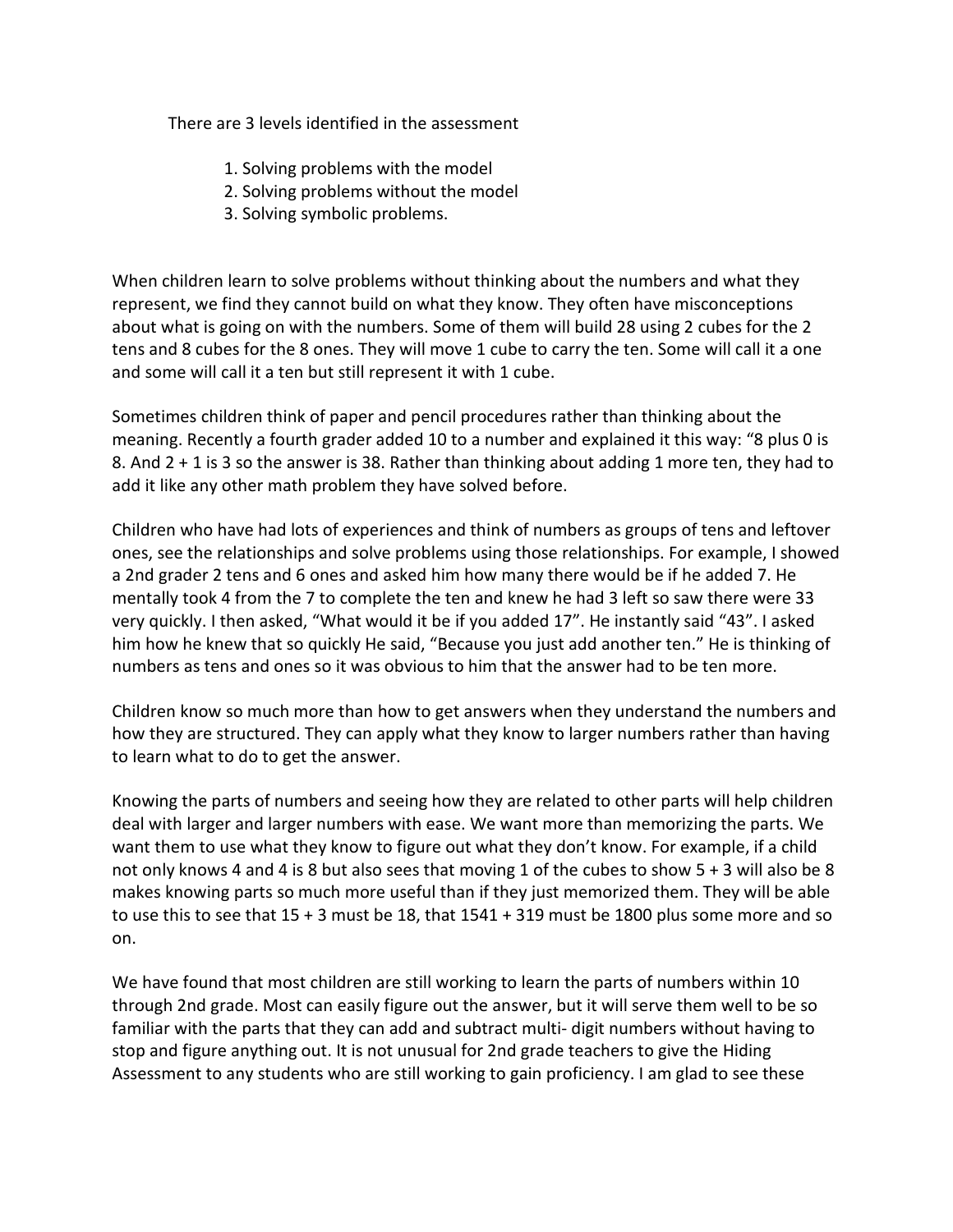teachers moved on to Place Value concepts whether the students knew all the parts to 10 or not.

I don't know if I have completely answered your questions or not. Please feel free to continue the conversation if you think it will be helpful to you.

Best,

Kathy Richardson

# **QUESTION**

Hi Kathy,

I'm a math specialist and I have 2 questions for you. My PLC partner and I are working with some students (1st-3rd) on making a pile. We see them for 15 min 4 days a week. Students did not have additional math services last year b/c of the pandemic. We have been working on these skills since mid-October.

We are noticing some kids are having trouble holding the number in their head (usually above 8). They will count past it. As we read your book How Children Learn Number Concepts, a few quotes stood out to us...

"A number must have enough meaning to children so that they can remember the number while they are counting."

So we are wondering, how do we give meaning to numbers? Is it putting it into context? Is it more practice? Is it having them say the number a few times before they start to make the pile?

If they can't do, "the next stage is children hearing themselves say the number asked for and remember to stop at the particular number," how should we respond? Do we help students self correct? Do we make them aware of their error and give them feedback? Do we have them start over and try again? We are trying to work carefully within the numbers they need to work on.

Thank you for your help and expertise! I'm so thankful for you. I hope you have a great week!

Sincerely,

Math Specialist, Minnesota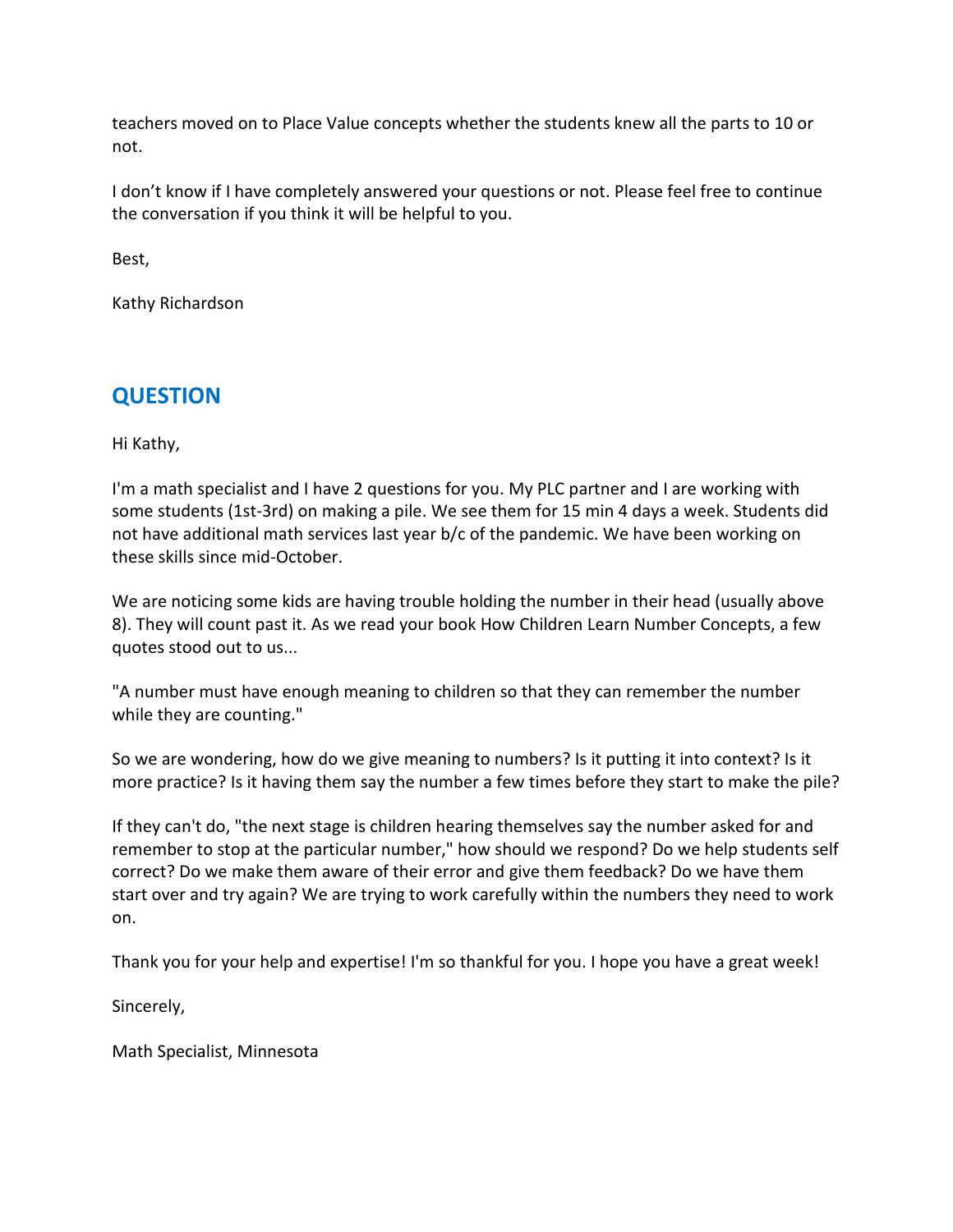### **ANSWER**

Hi there,

Thank you for your caring and thoughtful questions. Your questions and those from other teachers help me realize I need to explain a different way of thinking about how to help children who are having difficulty with a particular idea. Basically, I want us to think, "Why can't they do it?" rather than "How can I get them to do it?" We are so used to thinking that we need to give kids more practice if they are having trouble. Or we need to change the question or intervene in some way so they can get it "right." But I think we need to give them the experiences that will lead them to understanding what you are asking them to do. It means we work on a prerequisite concept rather than working on what they are having trouble with.

It is helpful to recognize the difference between "insight" and "proficiency." When children do not have the necessary insight, practice does not help them. After they understand, practice will help them get better at it. So in this case, if the child cannot keep a number in his head because he lacks meaning for the number, then we need to help the numbers become meaningful. That means working with the kinds of activities found in Developing Number Concepts, Book 1. It is the variety of experiences where they work with the numbers in different ways that will develop meaning. So if a child was working with Shape Puzzles, for example, they would first say how many cubes they think will fit in the shape. Then they will actually find out.

You might start with Numbers to 10 and move down to Numbers to 6 or on to Numbers to 20. Whatever you decide, you need to watch what they do. If you ask, "How many do you think will fit?", do they shrug to say they have no idea? Do they make a wild guess and just say any number that comes to mind or do they look carefully at the shape and make a reasonable guess? If they have no idea or make guesses, work with smaller numbers. If they have some idea, watch them doing a variety of tasks to confirm and then move to larger numbers. They should experience many different arrangements and situations using activities like Line Puzzles, How Long Is it? And so on.

You can also check to see what size number they can keep in mind. The assessment is a check that will give you an idea of what range of numbers you should work on but during instruction time, you can try lots of different numbers. Activities that ask them to count out a particular number can help them think about what they are counting. You can work with Grow and Shrink, for example, and make the numbers as small or as large as needed. Roll A Tower also asks children to keep a number in mind.

So I recommend taking the time to make numbers meaningful and when they can, the children will make a pile without any extra help from you. I know time pressures make you feel you